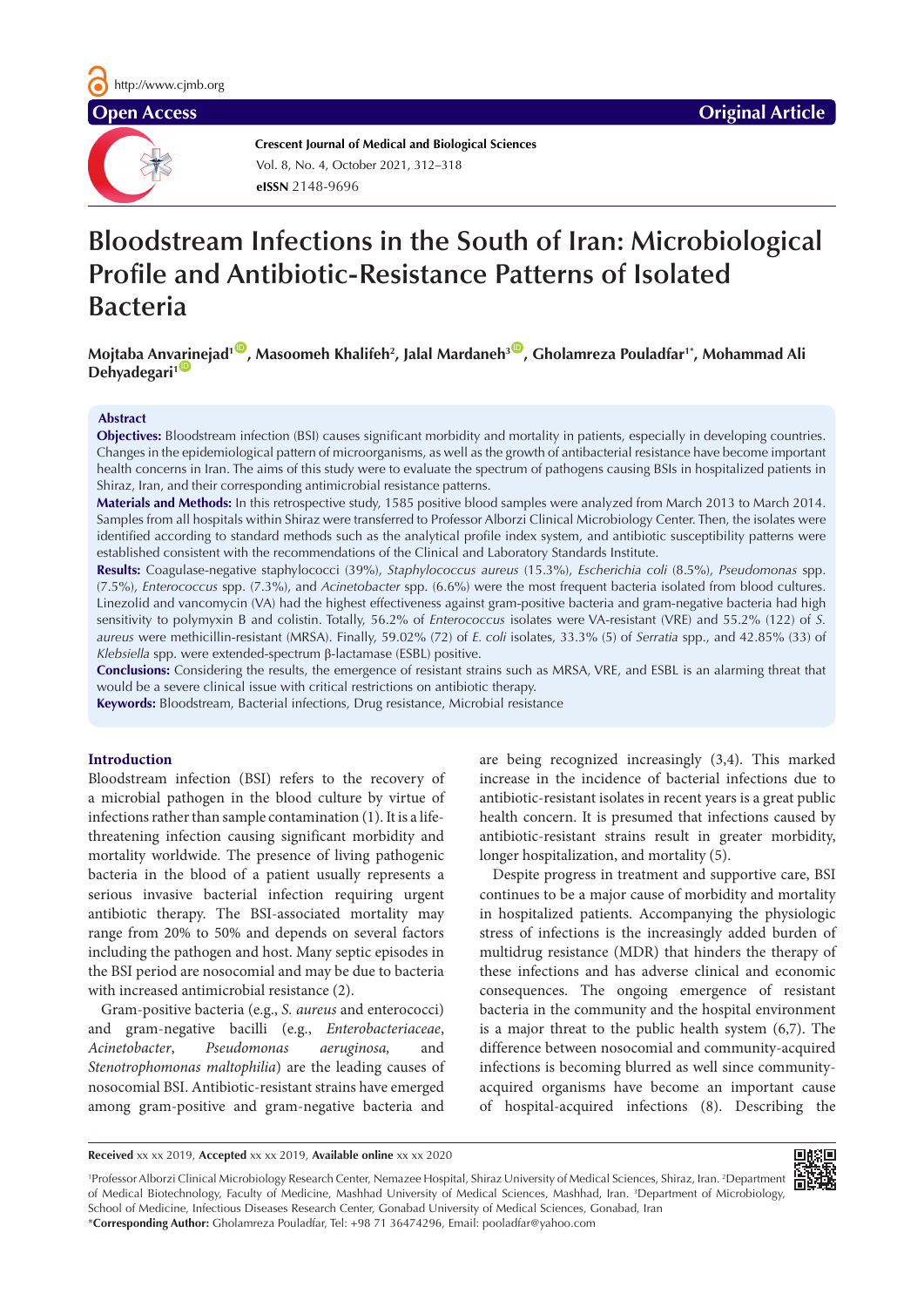# Key Messages

Regular monitoring of the resistance strains regarding their epidemiology in various centers over different time periods is essential for the choice of appropriate antibiotics with maximum efficacy.

importance of the problem with respect to these antimicrobial-resistant bacteria is challenging because the levels of antibiotic resistance vary for different types of healthcare facilities and various geographic regions. Infections with multidrug-resistant bacteria can lead to inadequate or delayed therapy and are associated with poor outcomes (6-8).

Rapid and reliable characterization of BSI, including the identification of bacteria with the species level and the determination of antibiotic resistance profiles, is vital for several reasons. Proper antibacterial drugs can be selected, and unnecessary treatment with less effective or ineffective drugs can be avoided accordingly. The prognosis of the patients can be improved, the acquisition of antibiotic resistance in bacteria may be decelerated, and finally, the charge on antibacterial and overall hospital costs can be diminished as well.

Therefore, this study mainly aimed at evaluating the spectrum of pathogens causing BSIs in hospitalized patients in Shiraz (Iran), as well as their antimicrobial resistance patterns, the characterization of extendedspectrum β-lactamase (ESBL), isolated methicillinresistant *Staphylococcus aureus* (MRSA), and vancomycinresistant enterococcus (VRE) and the detection of MDR.

# **Materials and Methods**

The study focused on pathogens responsible for BSIs and their antibiotic susceptibility patterns between 2013 and 2014 in Shiraz, Iran. The samples were collected from patients who referred to Nemazee hospital.

#### Isolation of Bacteria From Blood Samples

The required blood specimens were aseptically collected before the commencement of antibiotic treatment. The BACTEC Fluorescent series 9240 (Becton Dickinson, USA) instruments were used for rapid detection of bacteria in the blood samples. The specimens were collected in BACTEC standard culture vials for aerobic and facultative anaerobic bacteria. The bottles were loaded in the BACTEC machine within 30 minutes of sample collection. Whenever the machine gave an alert signal, the specific bottle was removed and gram-stain and subculture were done on microbiological media including blood agar, chocolate agar, and MacConkey agar.

# Identification and Confirmation of the Isolated Bacteria

Gram-positive isolates were identified by traditional morphological and biochemical tests, including gramstain, catalase, coagulase, DNase, bile esculin, hemolysis,

growth in 6.5% NaCl, optochin disk, and bacitracin disk (9). Gram-negative bacteria at the species level were identified based on gram-stain, oxidase test, catalase test, motility, triple sugar iron fermentation, DNase, colistin (CO) disk, colony morphology, and pigment production, and biochemical tests embedded in the API-20E and API-20NE biochemical kit system (bioMérieux SA, Marcy-1,

#### *Brucella* Isolation and Identification

Etoile, France) were used for final confirmation.

At the physician's discretion, the blood for culture was drawn from febrile patients who referred to Nemazee hospital in Shiraz, the southwest of Iran. Sampling was performed when brucellosis was suspected based on epidemiological or clinical grounds. The required blood specimens were aseptically collected before the commencement of antibiotic treatment. BACTEC fluorescent series 9240 instruments (Becton Dickinson, USA) were applied for the rapid detection of bacteria from the blood samples, which were then inoculated into a BACTEC 9240 blood culture bottle. The bottles were sent to the clinical microbiology center and loaded into the BACTEC machine within 30 minutes of sample collection. The gram-stain of the broth was performed whenever detecting the positive bottle, and a portion of the fluid was subcultured on microbiological media, including blood and chocolate agars. The isolates were identified as *Brucella,* based on gram-staining, an atypical microscopic picture showing small gram-negative coccobacilli, positive oxidase, catalase, and rapid urease tests, negative fermentation of sugars, and colony morphology.

# Antibiotic Susceptibility Testing

Susceptibility testing to antimicrobial agents (MAST Company, UK) was determined by disk-diffusion methods according to the clinical and laboratory standards institute (CLSI) recommendations (9). The results were evaluated based on the respective standards for antimicrobial susceptibility testing. The susceptibility of gram-positive isolates was tested for agents such as clindamycin (2 μg), erythromycin (15 μg), linezolid (LZD, 30 μg), penicillin G (10 μg), co-trimoxazole (SXT, 1.25/23.75 μg), rifampin (5 μg), oxacillin (OX, 1 μg), ciprofloxacin (CIP, 5 μg), chloramphenicol (C, 30 μg), and cephalothin (30 μg). The other agents were amikacin (AK, 30 μg), tetracycline (30 μg), vancomycin (VA,30 μg), quinupristin-dalfopristin (15 μg), gentamicin (GM, 10 μg), and gentamicin (HGM, 120 μg).

The susceptibility of gram-negative rods was tested for agents such as imipenem (IMP, 10 μg), meropenem (MEM, 10 μg), piperacillin-tazobactam (100/10 μg), CIP (5 μg), augmentin (AUG, 30 μg), piperacillin (100 μg), T (30 μg), cephalexin (CFX, 30 μg), ampicillin (AP, 10 μg), cefuroxime (30 μg), and C (30 μg). The other agents included levofloxacin (LEV, 5 μg), SXT (1.25/23.75 μg), amoxicillin (25 μg), cephalothin (30 μg), AK (30 μg), GM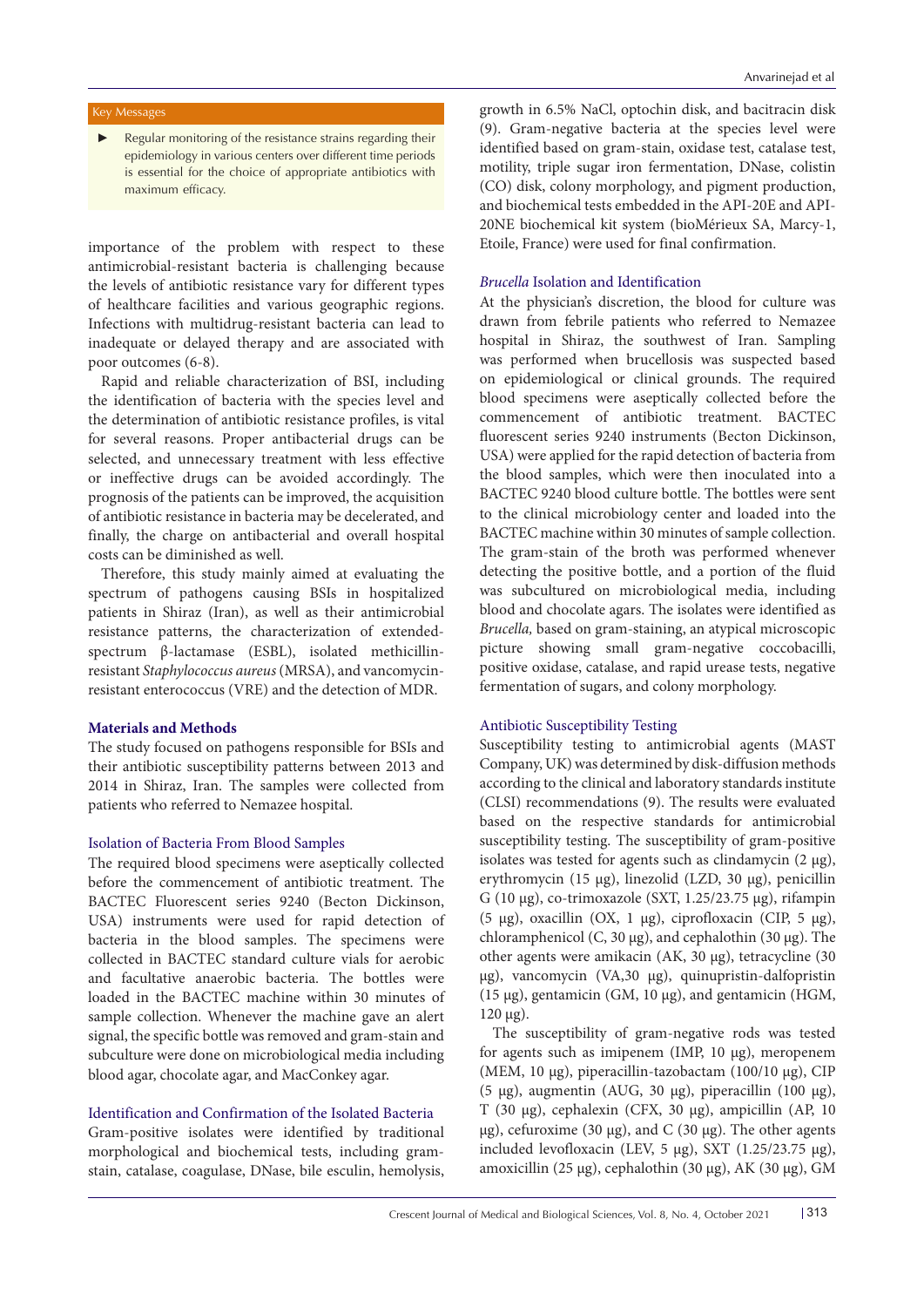(10 μg), tobramycin (10 μg), ceftriaxone (CRO, 30 μg), cefixime (CFM, 5 μg), cefotaxime (CTX, 30 μg), cefepime (CPM, 30 μg), ceftazidime (CAZ, 30 μg), aztreonam (ATM, 30 μg), ticarcillin (75 μg), and CO (10 μg).

For susceptibility testing of *Enterococcus* and streptococci*,* the bacterial culture was performed on Mueller-Hinton agar (MHA) supplemented with 5% sheep blood. Direct colony suspension, equivalent to a 0.5 McFarland standard, prepared by colonies from an overnight (18-20 hours) sheep blood agar plate was used for inoculation. Cultured plates were incubated in 5% CO<sub>2</sub> for 20-24 hours.

# Brucella Susceptibility Testing

Susceptibility testing for different antibiotics was performed according to the Clinical and Laboratory Standards Institute (CLSI) recommendations. Bacterial suspension, equal to 0.5 McFarland turbidity, was inoculated on MHA plates supplemented with 5% sheep blood, and discs were placed on media. The plates were incubated in ambient air at 35 ° C, and the results were recorded after 48 hours.

# Detection of MRSA *Cefoxitin (FOX) Disk and OX Disk*

The isolates were tested with OX  $(5 \mu g)$  and FOX  $(30 \mu g)$ disks using MHA plates were inoculated with a suspension (equivalent to a 0.5 McFarland standard) of *S. aureus* clinical isolates. The plates were incubated at 35º C for 24 hours and inhibition zones were measured, and then the results were interpreted according to CLSI guidelines (10).

# *OX Agar Screen Plate*

The OX agar screen plate, prepared in-house, wellperformed in the detection of methicillin resistance in *S. aureus*. Ten microliters of the 106 CFU/mL bacterial inocula (final concentration =104 CFU/mL) was dropped onto MHA plates containing 4% NaCl and 6 μg/mL of OX. The isolate was considered to be OX resistant if any growth occurred within 48 hours of incubation at 33- 35º C. *S. aureus* ATCC 25923 was tested with each batch of the medium as the standard strain (10).

# Detection of Vancomycin Resistant S. aureus (VRSA) and VRE

# *Brain-Heart Infusion Agar Screen Plate*

All *S. aureus* and enterococci isolates were examined for reduced VA susceptibility by the agar diffusion method. Then, 10 μL of a 0.5 MacFarland bacterial suspension (Final concentration  $=10^6$  CFU/mL) was spotted on the BHI agar (Merck, Germany) containing 6 μg/mL VA, allowed to air-dry for approximately 5 minutes, and incubated at 35 ° C. The plates were examined after 24 and 48 hours for any growth. For quality control, *Enterococcus faecalis* ATCC 29212 and *E. faecalis* ATCC 51299 were used as susceptible and resistant controls, respectively (10).

# ESBL in *Enterobacteriaceae* Family Members *Combination Disc-Diffusion Method*

All *Enterobacteriaceae* family members were screened for ESBL production according to CLSI guidelines using confirmatory disk-diffusion methods (11). CTX (30 μg) and CTX + clavulanic acid (30 + 10 μg), CAZ (30 μg) and  $CAZ + clavulanic acid (30 + 10 µg) discs (Mast, UK)$ were placed at a distance of 25 mm on an MHA plate, inoculated with a bacterial suspension of 0.5 McFarland turbidity standards and incubated overnight at 37 º C. A ≥ 5 mm increase in the diameter of the inhibition zone for the combination disc versus CAZ disc confirmed ESBL production. ESBL-producing strain *K. pneumoniae* ATCC 700603 and non-ESBL-producing strain *Escherichia coli* ATCC 25922 were used as positive and negative controls.

# **Results**

A total of 1585 blood samples from patients with positive cultures were analyzed between 21 March 2013 and 20 March 2014. Based on the results, 55% of patients were males and the others were females. The mean age was  $21.3 \pm 24.98$  years ranging from 1 month to 91 years. Coagulase-negative staphylococci (CoNS, 39%), *S. aureus* (15.3%), *E. coli* (8.5%), *Pseudomonas* spp. (7.5%), *Enterococcus* spp. (7.3%), and *Acinetobacter* spp. (6.6%) were frequently isolated microorganisms from the bloodstream (Table 1). Totally, gram-positive bacteria (59.2%) were more frequent than gram-negative bacteria (40.8%).

# The Susceptibility Patterns of Gram-Positive Bacteria

The antimicrobial susceptibility patterns of gram-positive bacteria are shown in Table 2. The highest rate of resistance in CoNS strains was found against penicillin (94.3%),

| Table 1. Frequencies of Bacterial Strains Isolated From the Blood Cultures of |  |  |  |  |
|-------------------------------------------------------------------------------|--|--|--|--|
| Patients in Shiraz                                                            |  |  |  |  |

| <b>Bacterial Species</b> | Number of Isolates (%) |
|--------------------------|------------------------|
| CoNS                     | 562 (39)               |
| Staphylococcus aureus    | 221 (15.3)             |
| Escherichia coli         | 123(8.5)               |
| Pseudomonas              | 108(7.5)               |
| Enterococcus             | 106(7.3)               |
| Acinetobacter            | 95(6.6)                |
| Klebsiella               | 78 (5.4)               |
| VGS                      | 50 (3.4)               |
| Enterobacter             | 32(2.2)                |
| Stentrophomonas          | 20(1.3)                |
| Serratia                 | 17(1.1)                |
| <b>Brucella</b>          | 10(0.6)                |
| Proteus                  | 6(0.4)                 |
| Streptococcus pneumoniae | 6(0.4)                 |
| Salmonella               | 5(0.3)                 |
| Total                    | 1439 (100)             |

*Note*. CoNS: Coagulase negative staphylococci; VGS, Viridans group streptococci.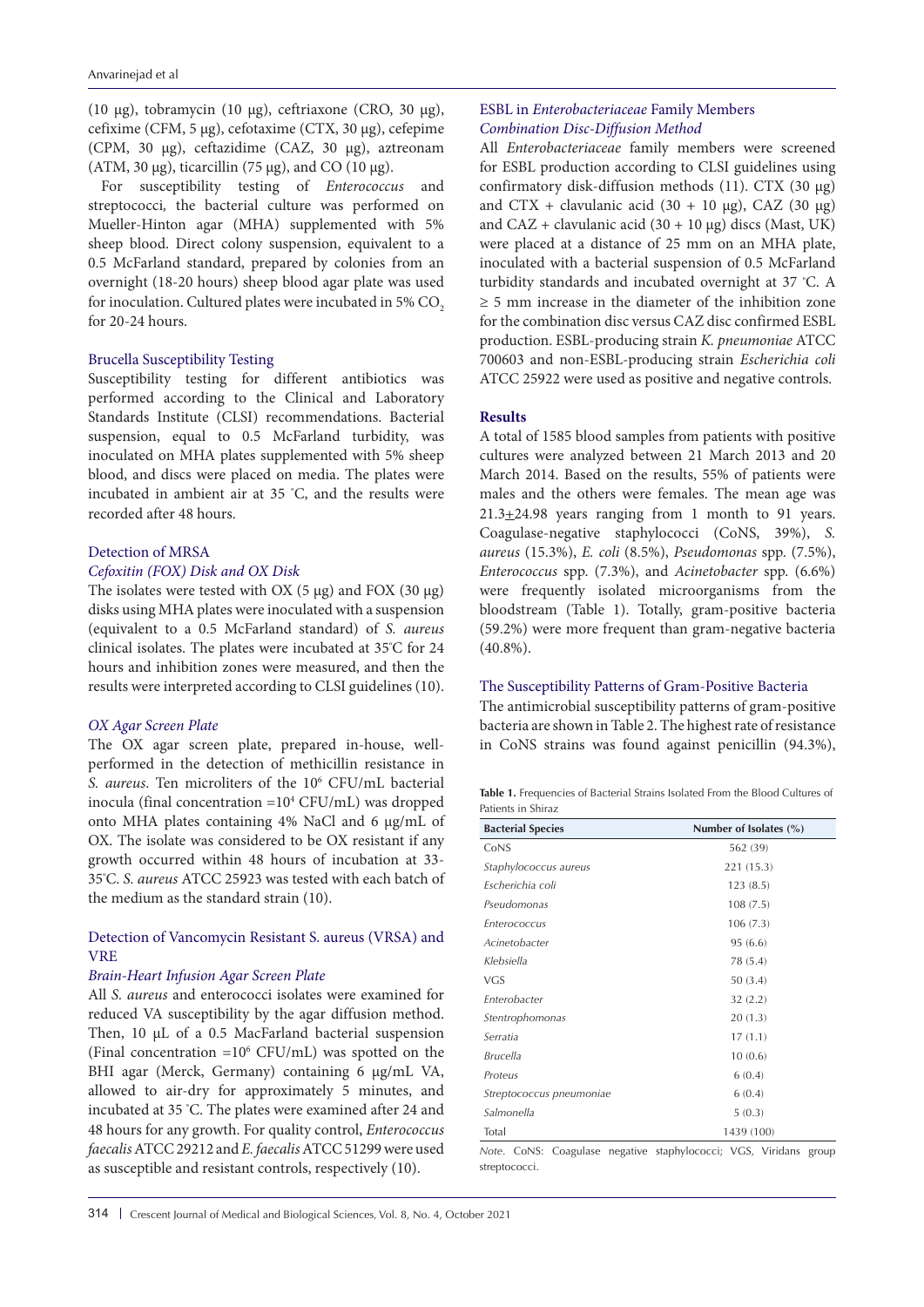**Table 2.** Antibiotic Susceptibility Pattern of Gram-positive Bacteria Isolated From Blood Culture Between 2013 and 2014 at Nemazee Hospital, Shiraz (% Susceptible)

| Antibiotic     | <b>Bacteria Name</b>     |              |                          |                          |                          |  |  |  |
|----------------|--------------------------|--------------|--------------------------|--------------------------|--------------------------|--|--|--|
|                | $S. aureus (n=221)$      | VGS $(n=50)$ | CoNS $(n=562)$           | Enterococcus (n=106)     | S. pneumoniae (n=6)      |  |  |  |
| Gentamicin 10  | 44.3                     | 10           | 40.8                     | 5.7                      | $\theta$                 |  |  |  |
| Gentamicin 120 | $\sim$                   | ٠            | $\overline{\phantom{a}}$ | 31.1                     | $\overline{\phantom{a}}$ |  |  |  |
| Linezolid      | 100                      | 100          | 100                      | 96.2                     | 100                      |  |  |  |
| Vancomycin     | 100                      | 96           | 100                      | 43.4                     | 100                      |  |  |  |
| Rifampicin     | 57                       | 94           | 68.3                     | 4.7                      | 100                      |  |  |  |
| Penicillin     | 1.4                      | 40           | 1.8                      | 16                       | $\bar{a}$                |  |  |  |
| Ampicillin     | $\sim$                   | 38           | $\equiv$                 | 31.1                     | ٠                        |  |  |  |
| Oxacillin      | 31.2                     | 28           | 18.9                     | $\Omega$                 | 33.3                     |  |  |  |
| Cotrimoxazole  | 60.6                     | 14           | 22.6                     | 12.3                     | $\overline{\phantom{a}}$ |  |  |  |
| Ciprofloxacin  | 38.9                     | 26           | 37.4                     | 4.7                      | 66.7                     |  |  |  |
| Cefepime       | 33.5                     | 86           | 32                       | 4.7                      | 100                      |  |  |  |
| Ceftriaxone    | $\overline{\phantom{a}}$ | 86           | $\sim$                   | $\overline{\phantom{a}}$ | 100                      |  |  |  |
| Cefixime       | 0.5                      | ٠            | 7.1                      | $\overline{0}$           | 33.3                     |  |  |  |
| Cefoxitin      | 34.8                     |              | 22.9                     | ٠                        | $\overline{\phantom{a}}$ |  |  |  |
| Azithromycin   | $\overline{\phantom{a}}$ | 24           | $\overline{\phantom{a}}$ | 1.9                      | 33.3                     |  |  |  |
| Erythromycin   | 29.4                     | 32           | 12.1                     | 1.9                      | 33.3                     |  |  |  |
| Clindamycin    | 36.6                     | 72           | 21.9                     | 5.7                      | 33.3                     |  |  |  |
| Imipenem       | $\overline{\phantom{a}}$ | 98           |                          | 35.8                     | 100                      |  |  |  |

*Note*. CoNS: Coagulase negative staphylococci; VGS, Viridans group streptococci.

followed by CFM (93.2%) and erythromycin (85.94%) while the lowest rate belonged to LZD and VA (0%).

Likewise, *S. aureus* isolates demonstrated the highest resistance against penicillin (95.5%), CFM (97.3%), and erythromycin (96.2%). Totally, 55.2% (122) of *S. aureus* isolates were MRSA. Among gram-positive bacteria, *Enterococcus* strains had a high rate of resistance to the majority of antibiotics, and the resistance rate was higher than 80% among antimicrobial agents. *Enterococcus* isolates were found to be the most susceptible to LZD (96.2%), and 56.2% of them were VRE. Only 33.3% of *S. pneumonia* were sensitive to OX by the disk-diffusion method predicting the sensitivity to penicillin. The minimum inhibitory concentration should be done for other strains.

### The Susceptibility Patterns of Gram-Negative Bacteria

*Escherichia coli* was the most common gram-negative bacteria showing the highest resistance rate to AP (91%), AUG (85.3%), and CFM (81.3%) and was more susceptible to IMP, MEM, polymyxin B, CO, and AK (Table 3). Approximately all gram-negative bacteria had a high resistance rate to AP, AUG, and CFM. *Salmonella* spp. had the lowest frequency which was susceptible to all the tested antimicrobial agents. The results further revealed that 75% of Enterobacteriaceae isolates were resistant to three or more classes of antibiotics and were considered as MDR (12). Our data showed that 10% of *Brucella* isolates were resistant to tetracycline.

# Extended-Spectrum β-Lactamase

Based on the obtained data, 59.02% (72) of *E. coli* isolates,

33.3% (5) of *Serratia* spp., 42.85% (33) of *Klebsiella* spp., and 41% (13) of *Enterobacter* spp. were ESBL positive.

# **Discussion**

The present study was conducted to determine the most prevalent bacteria isolated from blood culture and their antimicrobial susceptibility patterns from March 2013 to March 2014 in Shiraz, Iran.

The most frequently isolated bacteria are listed in Table 1. Accordingly, the overall frequencies of gram-positive and gram-negative organisms were 66.5% and 33.5%, respectively, which are consistent with the results of some studies (12-16). Contrary to our results, gram-negative bacteria were predominant in most studies (17-19). Some factors including different setups in the blood culture system, the applied antibiotics in hospitals, geographic regions, and epidemiological differences between causative agents and seasonal variations can probably contribute to the variation of the isolated bacteria (20-22).

In the current study, CoNS (39%), *S. aureus* (15.3%), *E. coli* (8.5%), and *Pseudomonas* (7.5%) were the most frequent microorganisms that were isolated from the blood culture (Table 1). In a study in Tehran, CoNS, *S. aureus*, *Klebsiella* spp., and *E. coli* were the most prevalent isolates from the blood culture (23), which is in line with our findings. In a study conducted in Tabriz, *S. aureus* (4.18%) and *E. coli* (2.16%) were reported as the predominant microorganisms in BSIs (24). In the study by Arora and Devi, the incidence of *S. aureus* and CoNS was reported 27.37% and 20.1% (22) while in the study by Roy et al, this rate was 16.5% and 14% for CoNS and *S. aureus*, respectively (25). Similarly, CoNS was reported as the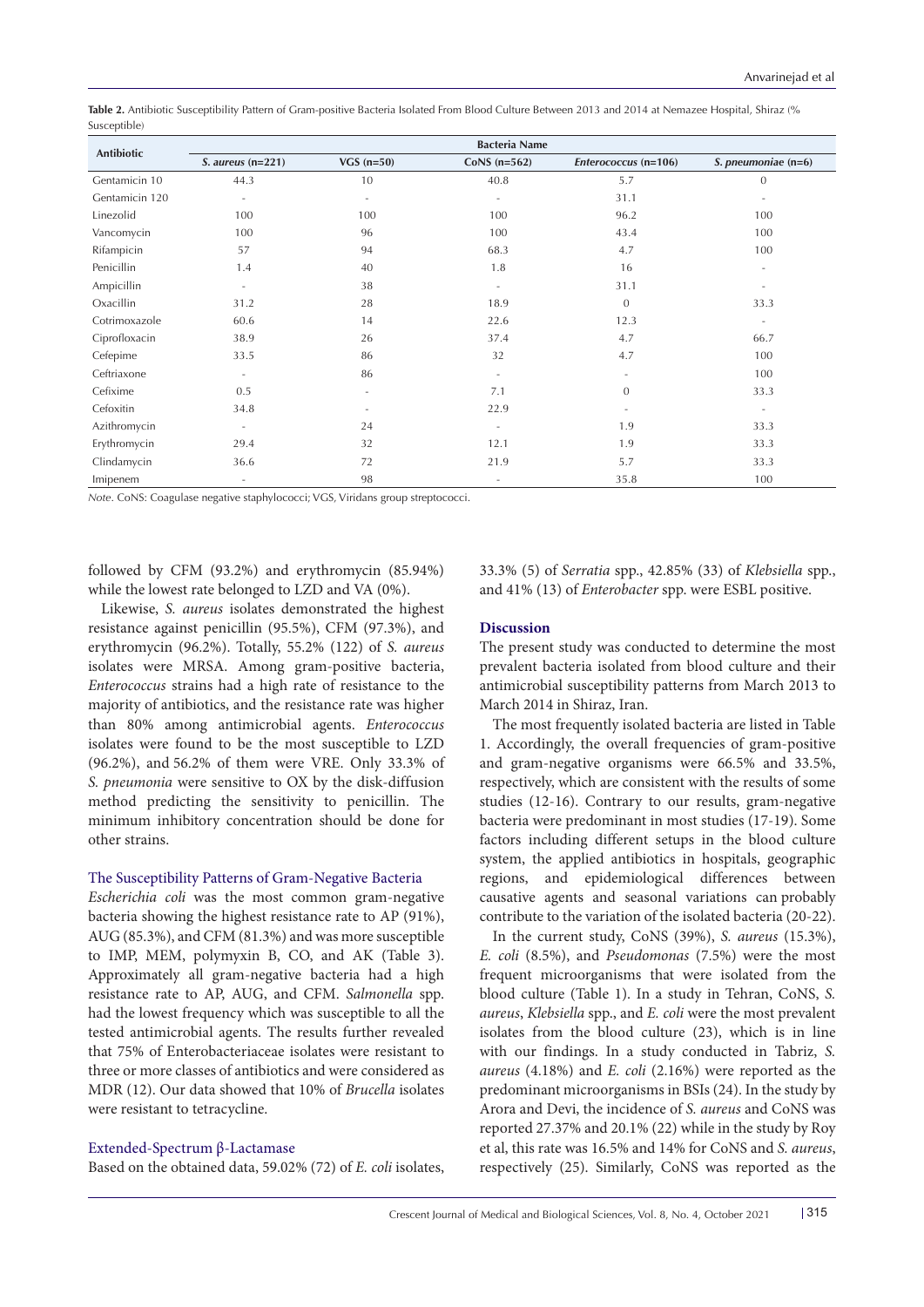**Table 3.** Antibiotic Susceptibility Pattern of Gram-negative Bacteria Isolated From Blood Culture Between 2013 and 2014 at Nemazee Hospital, Shiraz (% susceptible)

|                             | <b>Bacteria</b>          |                               |                                 |                                            |                          |                      |                             |                              |                             |                          |
|-----------------------------|--------------------------|-------------------------------|---------------------------------|--------------------------------------------|--------------------------|----------------------|-----------------------------|------------------------------|-----------------------------|--------------------------|
| <b>Antibiotics</b>          | Enterobacter<br>$(n=32)$ | <b>Klebsiella</b><br>$(n=78)$ | <b>Pseudomonas</b><br>$(n=108)$ | Stenotrophomonas Acinetobacter<br>$(n=20)$ | $(n=95)$                 | E. coli<br>$(n=123)$ | <b>Brucella</b><br>$(n=10)$ | <b>Salmonella</b><br>$(n=5)$ | <b>Serratia</b><br>$(n=17)$ | <b>Proteus</b>           |
| Gentamicin 10               | 56.2                     | 66.2                          | 40.7                            | 50                                         | 24.2                     | 55.3                 | 100                         | 100                          | 70.6                        | 100                      |
| Amikacin                    | 75                       | 64.1                          | 45.4                            | 60                                         | 72.4                     | 90.3                 | 100                         | 100                          | 70.6                        | 100                      |
| Tobramycin                  | 46.9                     | 52.5                          | 34.2                            | 50                                         | 25.3                     | 41.5                 | $\blacksquare$              | 100                          | 23.5                        | ÷,                       |
| Aztreonam                   | 59.4                     | 51.3                          | 22.2                            | $\boldsymbol{0}$                           | $\overline{\phantom{a}}$ | 43.9                 | 30                          | 100                          | 64.7                        | 100                      |
| Imipenem                    | 93.7                     | 84.6                          | 50                              | $\mathbf{0}$                               | 17.9                     | 100                  | 70                          | 100                          | 100                         | 100                      |
| Meropenem                   | 75                       | 78.2                          | 41.6                            | $\mathbf{0}$                               | 10.5                     | 95.1                 | $\blacksquare$              | 100                          | 94.1                        | 100                      |
| Cephalexin                  | 3.1                      | 26.9                          | 1.8                             | $\mathbf{0}$                               | 3.1                      | 12.2                 | $\overline{\phantom{a}}$    | 100                          | 5.9                         | 16.7                     |
| Cefepime                    | 62.5                     | 55.1                          | 36.1                            | 20                                         | 15.8                     | 48.8                 | 60                          | 100                          | 58.8                        | 100                      |
| Ceftriaxone                 | 50                       | 46.1                          | 13                              | $\overline{0}$                             | 10.5                     | 30.9                 | 80                          | 80                           | 47.1                        | 100                      |
| Ceftazidime                 | 62.5                     | 51.3                          | 50                              | 50                                         | 14.7                     | 43.1                 | $\overline{\phantom{a}}$    | 100                          | 64.7                        | 100                      |
| Cefotaxime                  | 59.4                     | 46.1                          | 11.1                            | $\mathbf{0}$                               | 9.5                      | 34.1                 | $\overline{\phantom{a}}$    | 80                           | 53                          | $\overline{\phantom{a}}$ |
| Ceftizoxime                 | 65.6                     | 48.7                          | 4.6                             | $\mathbf{0}$                               | 10.5                     | 52                   | $\overline{\phantom{a}}$    | 100                          | 58.8                        | 100                      |
| Polymyxin B                 | 81.3                     | 85.9                          | 100                             | 75                                         | 100                      | 93.4                 | ÷,                          | 100                          |                             | $\sim$                   |
| Colistin                    | 71.9                     | 83.3                          | 100                             | 75                                         | 100                      | 88.6                 | $\equiv$                    | 100                          | ä,                          | $\overline{\phantom{a}}$ |
| Chloramphenicol             | 65.6                     | 61.5                          | 5.5                             | 45                                         | 15.8                     | 57.7                 | 90                          | 60                           | 53                          | $\sim$                   |
| Tetracycline                | 65.6                     | 43.6                          | 19.4                            | 5                                          | 17.9                     | 18.7                 | 90                          | 80                           | 5.9                         | 16.7                     |
| Piperacillin-<br>Tazobactam | 75                       | 71.8                          | 56.5                            | 45                                         | 23.1                     | 87                   | 50                          | 100                          | 88.2                        | 100                      |
| Piperacillin                | 43.8                     | 32.05                         | 31.5                            | 25                                         | 8.4                      | 8.1                  | $\overline{\phantom{a}}$    | 60                           |                             |                          |
| Augmentin                   | 3.1                      | 14.1                          | 5.5                             | $\mathbf{0}$                               | 5.3                      | 12.2                 | 70                          | 80                           | 5.9                         | 66.7                     |
| Ampicillin                  | $\mathbf{0}$             | 9                             | 2.8                             | $\mathbf{0}$                               | 5.3                      | 4.9                  | 30                          | 60                           | $\mathbf{0}$                | 66.7                     |
| Ciprofloxacin               | 81.2                     | 62.8                          | 57.4                            | 90                                         | 25.3                     | 37.4                 | 100                         | 100                          | 76.5                        | 100                      |
| Co-trimoxazole              | 68.8                     | 39.7                          | 30.5                            | 75                                         | 23.1                     | 18.7                 | 10                          | 100                          | 82.4                        | 66.7                     |

most prevalent bacteria in other studies (25,26). However, CoNs is often overrated since it is a common bacterial contamination in blood cultures (27). Among gramnegative bacteria, *E. coli* (8.5%) and *Pseudomonas* (7.5%) had the highest frequency. Dagnew et al and Gohel et al reported *Klebsiella* spp. and *E. colis* as the predominant gram-negative bacteria (15,16). Additionally, *Enterobacter* spp., as an important nosocomial pathogen, was observed in 2.2% of BSI infections while in other studies by Arora et al and Roy et al, *Enterobacter* isolates were 14.19% and 22.9%%, respectively (21,24). Gohel et al reported that *Enterococcus* spp. with an incidence rate of 7.3% is among the most prevalent isolates, which have been reported to be 3.8% of isolates (16).

To decrease the mortality and morbidity rates of BSI emerged from gram-positive bacteria, the initiation of antimicrobial treatment at the earliest time is essential. Empirical therapy is usually prescribed based on common microorganisms and antibiotic susceptibility patterns in each center (28). Considering that the pathogen population and resistance to antimicrobial agents change over time, updating knowledge on local susceptibility patterns is critical for the selection of appropriate

antibiotics. Antibiotic susceptibility patterns for gramnegative and gram-positive bacteria isolated from the blood are presented in Tables 2 and 3. According to the results, LZD and VA had the highest effectiveness against gram-positive bacteria. In our study, all staphylococcus isolates were VA sensitive, which is in agreement with the findings of other studies (13,16,29,30). However, Gohel et al and Kamga et al found that 21.6% and 32% of isolates were VA-resistant, respectively. VA, a glycopeptide, has been considered as the drug of choice for the treatment of MRSA infections (16,31,32). MRSA was detected in 55.2% of isolates in the current study, which was considerably higher than that of a comprehensive report in Iran (37.5%) (4). MRSA infections constitute approximately 40-60% of strains causing hospital-acquired infections. The results of another study in Iran indicated an increase in the incidence of MRSA (4). In our study, the prevalence of VRE was 56.2% while it was 7% in a study in Tehran (33). In addition, the corresponding rates were 40% and 6.3% in studies conducted by Gohel et al and Abebe et al, respectively (16,34). Based on the results of another study, 25% of *Staphylococcus* isolates were resistant to VA while all *Enterococci* were susceptible to VA (23).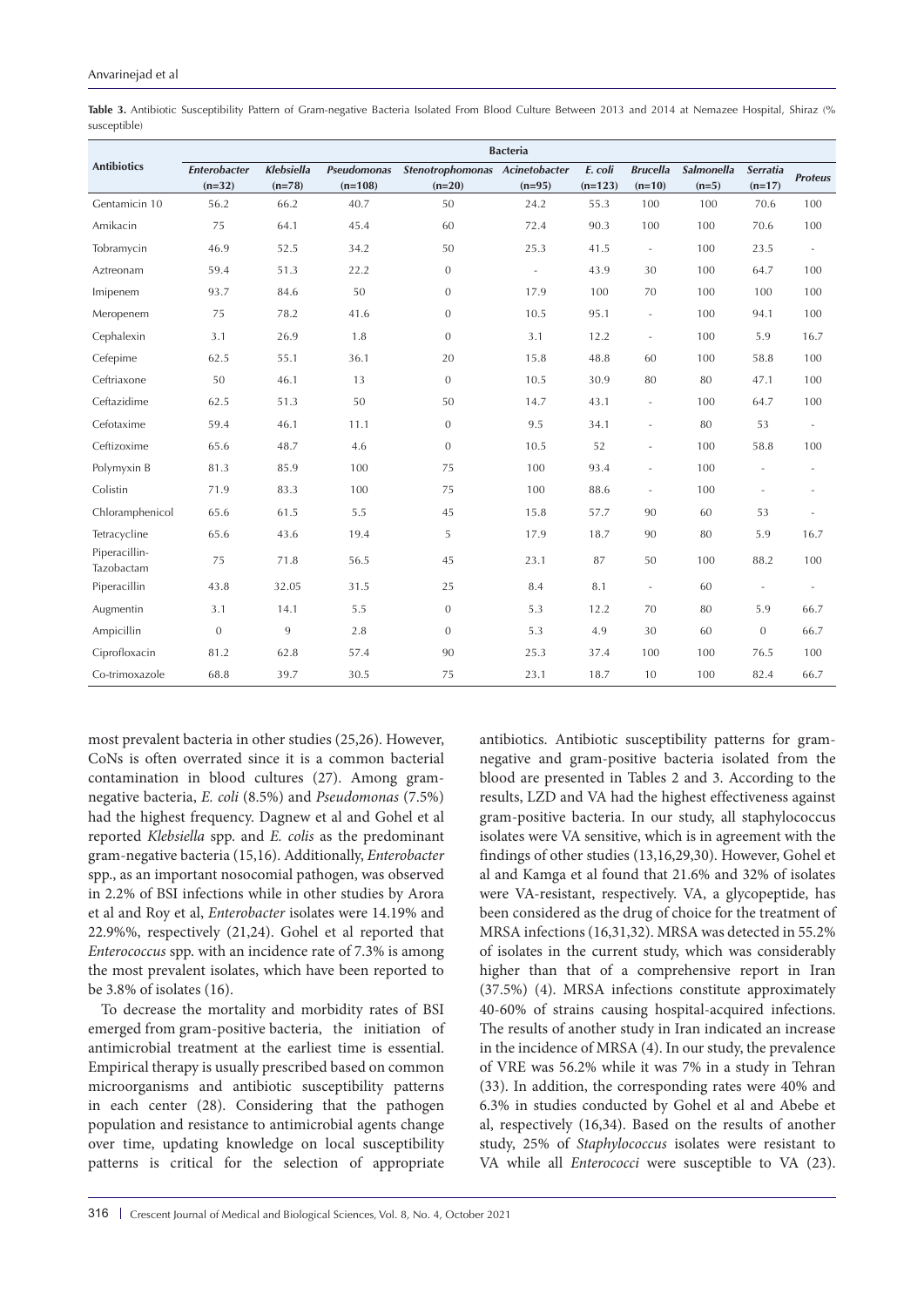Our findings showed that *Enterococcus* isolates had high resistance against all antibiotics and relative sensitivity to LZD (96.2%), IMP (35.8%), VA (43.4%), GM 120 (31.1%), and AP (31.1%), indicating a rising concern regarding the treatment of *Enterococcal* infection. VRSA was not detected in this study. Moreover, no VRSA strains were found in a study on the antibiotic susceptibility pattern of *S. aureus* (35).

According to our findings, polymyxin B and CO showed the highest effectiveness against gram-negative bacteria, and maximum resistance was observed to AP and AUG. Arora et al and Japoni et al reported an increasing incidence of AP resistance in isolated microorganisms (22,36). Furthermore, an increase in the prevalence of AP resistance was found in other studies (14, 26). Among the gram-negative bacteria, *Stenotrophomonas maltophilia* isolates revealed high resistance to most applied antibiotics in this study with 100% resistance to ATM, IMP, MEM, CFX, CRO, CTX, ceftizoxime, AUG, and AP. *E. coli* isolates exhibited high sensitivity (>90%) to AK, carbapenems (IMP and MEM), and polymyxin B, which is consistent with the results of Poorabbas et al (4).

Another interesting finding of our study was the more frequent occurrence of resistance to CPM (40%), IMP (30%), CRO (20%), and T (10%) among *Brucella* isolates. The occurrence of MRSA, VRE, and ESBL isolates found in our study is quite alarming. The potential risk for MDR emerging in nosocomial bacteria could have important clinical implications in infection treatment protocols. The prevalence of MDR and highly resistant strain traits in our study could also be regarded as an alarming situation. These antibiotic-resistant pathogenic bacteria can come

from a variety of foods and other sources (35-38).

#### **Authors' Contribution**

All authors contributed equally to this study.

#### **Conflict of Interests**

The authors declare that they have no competing interests.

#### **Ethical Issues**

The design and the protocol of the study were approved by the Ethics Committee of Professor Alborzi Clinical Microbiology Research Center.

#### **Financial Support**

This work was supported by Professor Alborzi Clinical Microbiology Research Center, Shiraz University of Medical Sciences, Shiraz, Iran.

#### **Acknowledgments**

The authors thank Professor Alborzi Clinical Microbiology Research Center, Shiraz University of Medical Sciences, Shiraz (Iran) for financial support. Our gratitude goes to Hassan Khajehei for the language editing of the manuscript.

#### **References**

1. Shah H, Bosch W, Thompson KM, Hellinger WC. Intravascular catheter-related bloodstream infection. Neurohospitalist. 2013;3(3):144-151. doi:10.1177/1941874413476043

- 2. Cleven BE, Palka-Santini M, Gielen J, Meembor S, Krönke M, Krut O. Identification and characterization of bacterial pathogens causing bloodstream infections by DNA microarray. J Clin Microbiol. 2006;44(7):2389-2397. doi:10.1128/ jcm.02291-05
- 3. Kang CI, Kim SH, Park WB, et al. Bloodstream infections caused by antibiotic-resistant gram-negative bacilli: risk factors for mortality and impact of inappropriate initial antimicrobial therapy on outcome. Antimicrob Agents Chemother. 2005;49(2):760-766. doi:10.1128/aac.49.2.760- 766.2005
- 4. Poorabbas B, Mardaneh J, Rezaei Z, et al. Nosocomial infections: multicenter surveillance of antimicrobial resistance profile of Staphylococcus aureus and gram negative rods isolated from blood and other sterile body fluids in Iran. Iran J Microbiol. 2015;7(3):127-135.
- 5. Blot S, Vandewoude K, De Bacquer D, Colardyn F. Nosocomial bacteremia caused by antibiotic-resistant gram-negative bacteria in critically ill patients: clinical outcome and length of hospitalization. Clin Infect Dis. 2002;34(12):1600-1606. doi:10.1086/340616
- 6. Orsini J, Mainardi C, Muzylo E, Karki N, Cohen N, Sakoulas G. Microbiological profile of organisms causing bloodstream infection in critically ill patients. J Clin Med Res. 2012;4(6):371- 377. doi:10.4021/jocmr1099w
- 7. Roca I, Akova M, Baquero F, et al. The global threat of antimicrobial resistance: science for intervention. New Microbes New Infect. 2015;6:22-29. doi:10.1016/j. nmni.2015.02.007
- 8. Peleg AY, Hooper DC. Hospital-acquired infections due to gram-negative bacteria. N Engl J Med. 2010;362(19):1804- 1813. doi:10.1056/NEJMra0904124
- 9. Pezzlo M, Isenberg HD. Clinical Microbiology Procedures Handbook. Washington, DC: American Society for Microbiology; 1992.
- 10. Clinical and Laboratory Standards Institute (CLSI) guidelines. https://clsi.org/.
- 11. Anvarinejad M, Pouladfar GR, Pourabbas B, et al. Detection of Salmonella spp. With the BACTEC 9240 automated blood culture system in 2008-2014 in Southern Iran (Shiraz): biogrouping, MIC, and antimicrobial susceptibility profiles of isolates. Jundishapur J Microbiol. 2016;9(4):e26505. doi:10.5812/jjm.26505
- 12. Anvarinejad M, Farshad S, Alborzi A, Ranjbar R, Giammanco GM, Japoni A. Integron and genotype patterns of quinolonesresistant uropathogenic Escherichia coli. Afr J Microbiol Res. 2011;5(22):3736-3770. doi:10.5897/ajmr11.673
- 13. Khanal B, Harish BN, Sethuraman KR, Srinivasan S. Infective endocarditis: report of a prospective study in an Indian hospital. Trop Doct. 2002;32(2):83-85. doi:10.1177/004947550203200208
- 14. Karlowsky JA, Jones ME, Draghi DC, Thornsberry C, Sahm DF, Volturo GA. Prevalence and antimicrobial susceptibilities of bacteria isolated from blood cultures of hospitalized patients in the United States in 2002. Ann Clin Microbiol Antimicrob. 2004;3:7. doi:10.1186/1476-0711-3-7
- 15. Dagnew M, Yismaw G, Gizachew M, et al. Bacterial profile and antimicrobial susceptibility pattern in septicemia suspected patients attending Gondar University Hospital, Northwest Ethiopia. BMC Res Notes. 2013;6:283. doi:10.1186/1756- 0500-6-283
- 16. Gohel K, Jojera A, Soni S, Gang S, Sabnis R, Desai M. Bacteriological profile and drug resistance patterns of blood culture isolates in a tertiary care nephrourology teaching institute. Biomed Res Int. 2014;2014:153747.